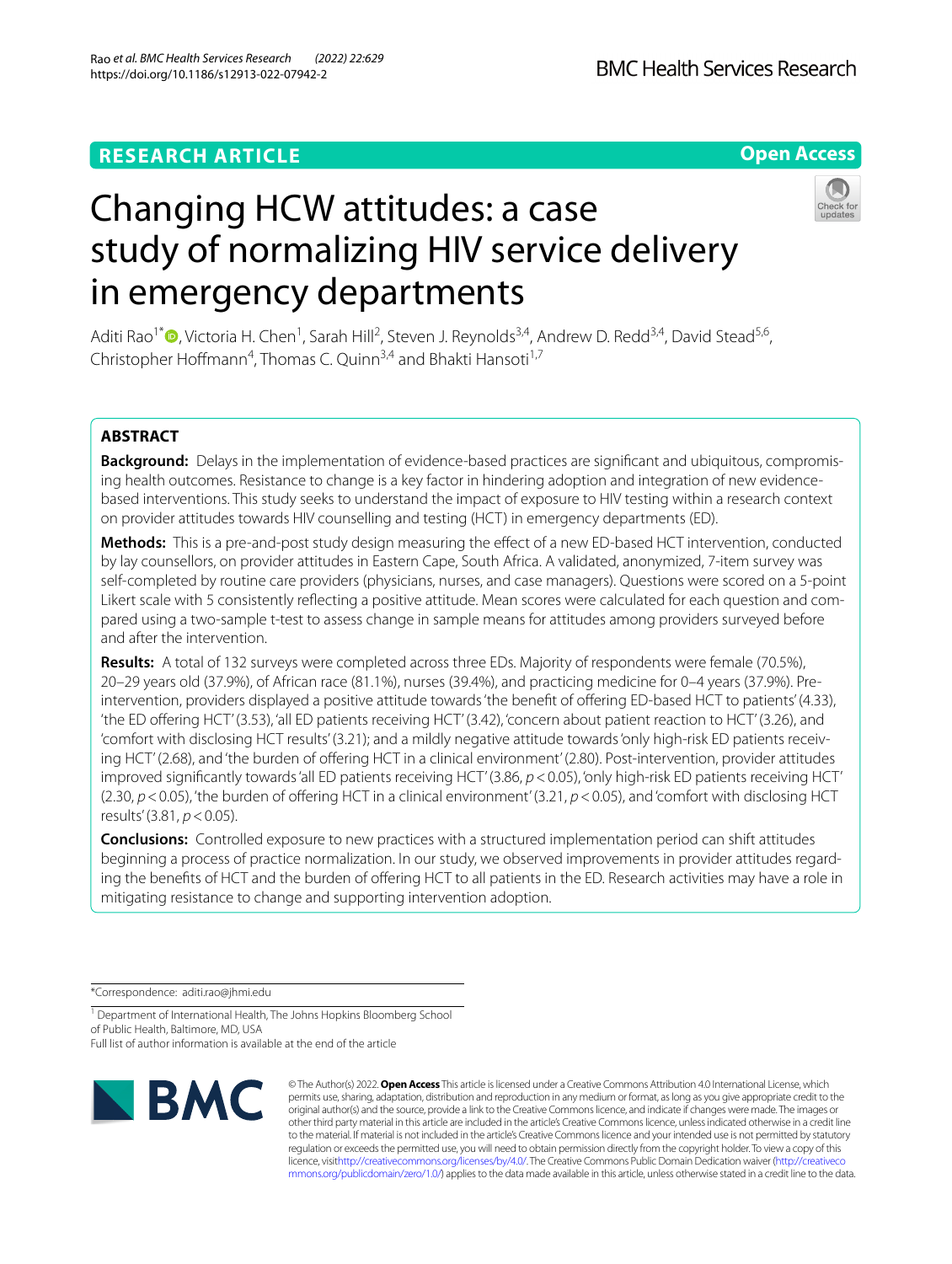**Keywords:** South Africa, HIV, HIV testing, Emergency Department, Men, HIV care cascade, Implementation science, Normalization process theory

## **Background**

In the feld of HIV, several well designed and funded interventions have failed to scale up and make the impact they planned due to the lack of buy-in from the health system and healthcare workforce [[1\]](#page-8-0). While numerous evidence-based public health interventions and clinical treatment strategies exist, it can be challenging to implement and sustain them outside of controlled settings. Changing clinical practices and norms is challenging as it requires disturbing the status quo. Much clinical practice occurs in stable healthcare contexts and can be assumed to be habitual, wherein healthcare workers (HCW) have been described as "creatures of habit" and "resistant to change," thus rendering existing clinical behaviors unlikely to be spontaneously reconsidered [\[2](#page-8-1), [3\]](#page-8-2). Beliefs and perceptions held by HCWs have the potential to undermine the implementation and successful integration of interventions. A fear of the unknown and perceptions around how the status quo will be impacted by the changed behavior likely drives attitudes that hinder its acceptance. Additionally, in many cases the implementation of evidence-based interventions (EBIs) into practice aren't supported with sufficient training or via supported process integration practices. Establishing a new normal also involves unlearning current practices and beliefs, and developing an understanding of the dynamic between new evidence-based practices and the existing context  $[4, 5]$  $[4, 5]$  $[4, 5]$ .

South Africa faces the highest burden of HIV infection globally, with 7.5 million people  $\left(\sim 20\% \text{ of the global}\right)$ estimate) living with HIV and prevalence ranging from 12.6% to 2[7](#page-8-6)% across the country  $[6, 7]$  $[6, 7]$ . As such, numerous measures have been taken by the national government to deliver EBIs focusing on HIV prevention and treatment, including routinely ofered provider-initiated HIV counselling and testing (HCT) to all persons attending healthcare facilities as a standard component of medical care, including trauma, casualty, and specialty clinics, as per the South African National Strategic Plan on HIV, sexually transmitted infections and tuberculosis [\[8](#page-8-7), [9](#page-8-8)]. However, much of the program's focus has been directed to primary healthcare centers and antenatal facilities or to high-risk populations such as sex workers, men who have sex with men, injection drug users, and prisoners [[10–](#page-8-9)[12](#page-8-10)]. As a result, high-volume venues, such as EDs, are neglected, which remains the sole point of contact with the healthcare system for 28% of the country's population [[13](#page-8-11)].

The integration of HIV testing into health facilities has been pivotal to the goal of universal provision of testing. In the United States of America, routinization of HIV screening as a standard of care in EDs has been critical in shaping the national strategy for addressing HIV and has now been widely adopted across the country [\[14](#page-8-12)[–16](#page-8-13)]. Previous studies in the Eastern Cape, South Africa, have also demonstrated a high burden of HIV in the ED with a prevalence of 25% and a new diagnosis rate of 7% [[10,](#page-8-9) [17](#page-8-14)]. However, EDs are complex clinical environments, providers do not have formal HIV training, and routine HIV service delivery is not supported in this setting. Qualitative studies, including work by this team, has identifed several potential barriers to HIV testing in the ED; concerns around confdentiality, increased burden of work for ED staf; high stigma among healthcare workers towards people with HIV; and lack of resources to provide social support or facilitate linkage to care  $[18]$  $[18]$ . We argue, the ED is a key clinical venue where patients missed by current HIV testing and treatment programs may be accessed, however, the listed barriers resulting in a lack of HCW buyin impedes successful implementation and scale-up of ED-based testing.

Routinization of ED-based HCT testing will require overcoming cited barriers and a more refective 'normalization' of practices  $[19]$  $[19]$ . There are several theoretical frameworks that seek to identify determinants of intervention adoption. This paper draws on the Normalization Process Theory (NPT), a theoretical model, which emphasizes that people change when their environment, or interactions with processes, change. NPT identifes, characterizes, and explains key factors that promote and inhibit the implementation and integration of complex healthcare interventions into everyday practice  $[20]$  $[20]$ . The theory has four core constructs; coherence (or sense-making); cognitive participation (or engagement); collective action (work done to enable the intervention to happen); and reflexive monitoring (formal and informal appraisal of the benefts and costs of the intervention) [\[21](#page-8-18)]. Drawing on these constructs NPT allows us to explore the processes through which complex interventions can be integrated and embedded as routine elements of clinical and organizational work in health care, making it applicable to assess if and why HCW attitudes shift after exposure to clinical research.

In this study we sought to understand the role of implementation research on provider attitudes to HCT and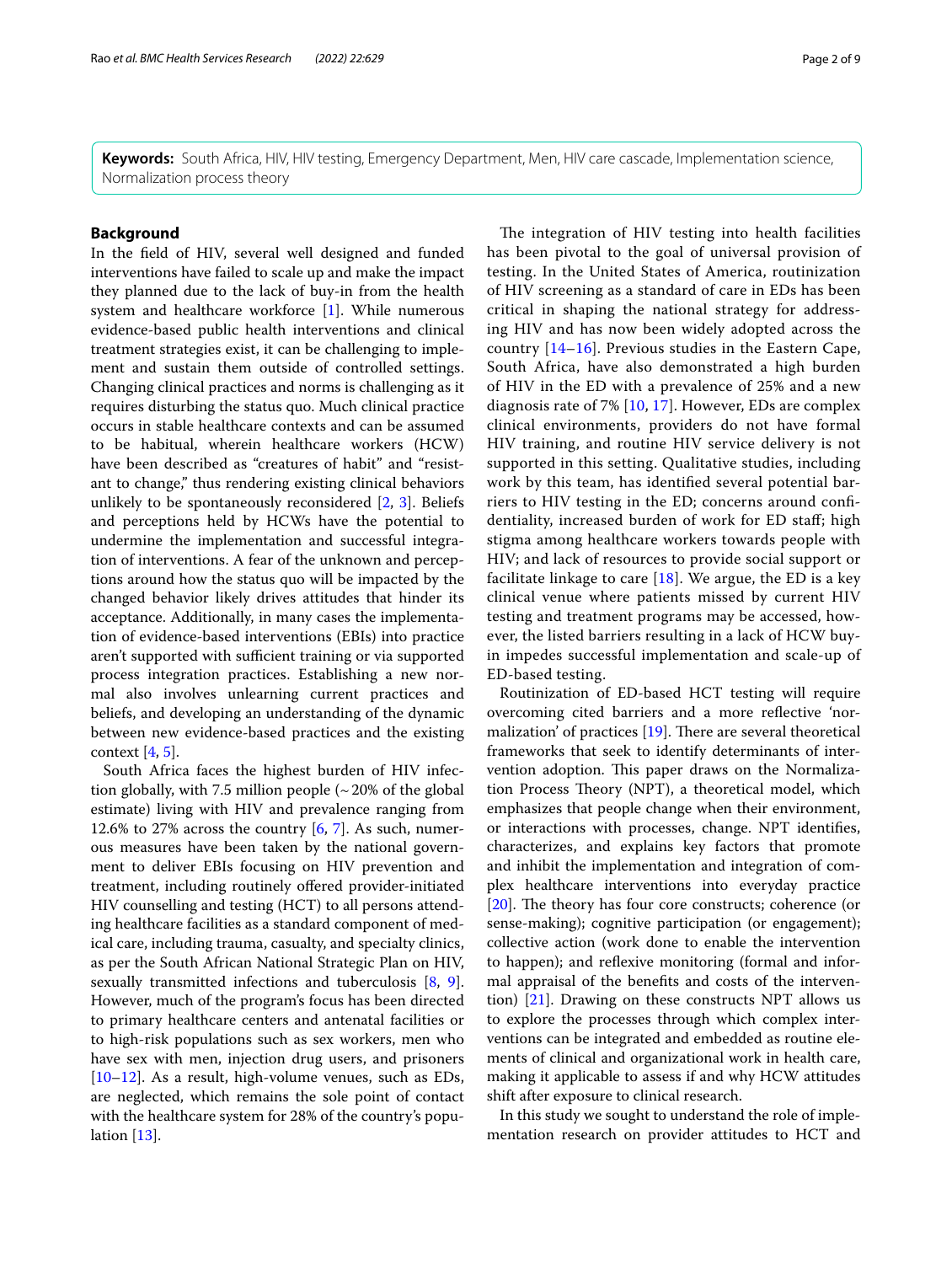hypothesize that the process of bystander participation in research may normalize the practice and thus improve adoption of the intervention [\[21](#page-8-18)]. We proposed that controlled exposure to a new practice may also somewhat mitigate the fear of the unknown and perhaps decrease HCW stigma towards HCT service delivery. Here we use a validated survey instrument to quantify the attitudes of providers, pre-and-post exposure to the HIV research intervention, towards their acceptance and adoption of HIV service delivery within the ED and draw on NPT constructs to examine current thinking and approaches to inform large-scale behavior change.

#### **Methods**

## **Study overview**

This research is nested within a three-year parent-project, the "Walter Sisulu Infectious Diseases Screening in the Emergency Department" (WISE) study, designed to implement a provider-initiated HCT intervention, and quantify the undiagnosed burden of HIV infection in the population presenting to EDs in the Eastern Cape, South Africa. Therein we sought to determine whether participation in- and exposure to- a cross-sectional HCT implementation study afects provider attitudes towards ED-based HCT. Previous fndings from the WISE study have shown that the biggest challenges to the successful implementation of HIV testing have been providers' perceived barriers to implementing a routine testing program [[22\]](#page-8-19). By examining providers' survey responses at two time points (pre- and post-research intervention), this study seeks to identify and understand the shifts in provider attitudes afected by exposure to the WISE study, explained via key constructs of the NPT.

## **Study setting**

This study was conducted between September 2016 and September 2017 in three hospitals in the Eastern Cape province of South Africa: Frere Hospital (FH), Nelson Mandela Academic Hospital (NMAH), and Mthatha Regional Hospital (MRH). FH is a provincial, government-funded facility located in East London. NMAH and MRH are located in Mthatha and afliated with Walter Sisulu University. NMAH is a large tertiary-care referral center with 24-h trauma services, and MRH is a districtlevel facility that provides services to walk-in patients as well as referrals from clinics. All three hospitals serve 100–150 patients per day from their surrounding 100 km catchment area.

HCT was not routinely provided in these EDs prior to this study. For the parent study, local research staff were hired and trained in rapid point-of-care HCT, Good Clinical Practice and data collection, and in sharing resources for subsequent linkage to care. During the research intervention, the research staff offered point-of-care HIV testing to all eligible patients presenting to the ED during the study period, 24- hours a day, in accordance with the South African National HIV Testing guidelines [\[9](#page-8-8)]. HCWs did not conduct HCT but were involved in identifying eligible patients, obtaining consent, and drawing blood samples for confrmatory tests. When applicable, HCWs were made aware of a patient's HIV negative or positive status and aided study staf in disclosing the results to the patients and their families, as well as directing HIV positive patients to appropriate resources for linking to subsequent care. A more complete description of the intervention and methodology adopted is detailed elsewhere [[22,](#page-8-19) [23](#page-8-20)]. Given the nature of the intervention, study staff engaged with HCWs during every patient interaction, and daily meetings with the charge nurse provided real-time feedback on how to strengthen HCT implementation but also raised concerns about the impact of study procedures on service delivery in the ED.

#### **Study population**

A random sample of providers were enrolled in the study. All HCWs in the ED (physicians, registered nurses, nursing assistants) were made aware of the protocol for the HCT intervention and were informed of their respective roles and responsibilities. All HCWs were invited to participate in the study survey over a two-day time period, once at the beginning and once at the end of the six-week HCT intervention. Due to providers' busy schedules and fuid work hours, they were encouraged to approach the study team when they were ready to participate.

## **Survey instrument**

Provider attitudes to ED-based HCT were assessed using a survey instrument, previously developed and validated by the study team  $[22]$  $[22]$ . The survey comprises of 14 questions, including seven demographic questions and seven questions assessing provider attitudes to HIV testing. To construct and validate this survey we previously completed exploratory factor analysis on a 53-question survey that focused on attitudes to HIV testing within health facilities, administered to 132 providers in the Eastern Cape region of South Africa. A full explanation of the survey development methodology is provided elsewhere  $[22]$  $[22]$ . The attitude questions were clustered into two factors, previously via factor analysis, 'benefts of HIV testing' and 'comfort with providing HIV testing'.

## **Data collection**

Providers were approached to complete the survey at the start or end of their shift, or during breaks. Surveys were conducted in a private room to ensure as much confdentiality as possible. To encourage honest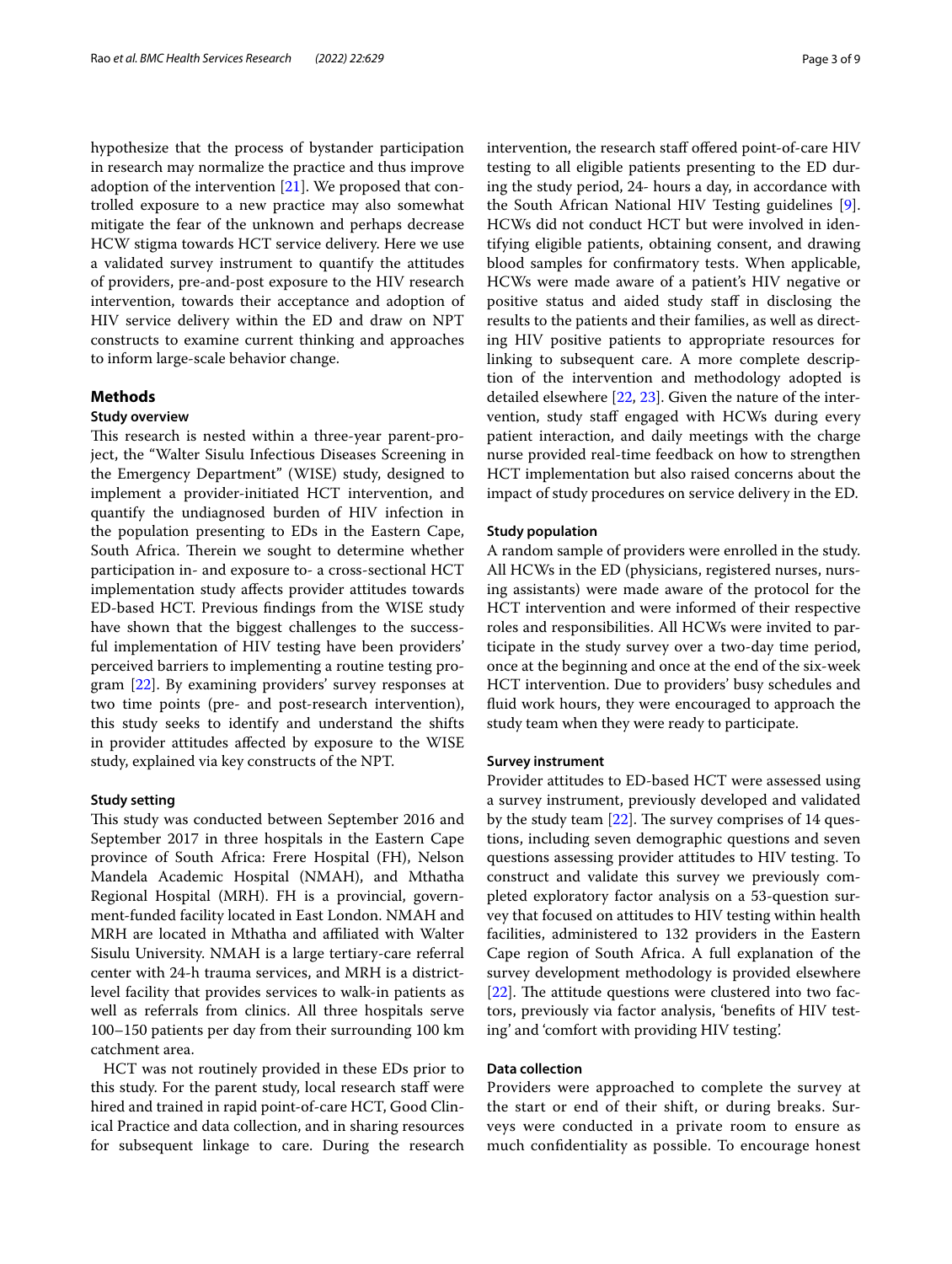answers to potentially stigmatizing topics, all data were recorded anonymously with no identifying information. The surveys were conducted in English or Xhosa depending on provider preference and profciency and were administered by the research team who recorded verbal results on an electronic handheld mobile tablet, using the Qualtrics © application (Qualtrics, Provo, UT). The survey included a brief introduction to the study and asked for verbal consent prior to recording any data. Questions were read out loud followed by answer options when applicable. Questions were repeated as needed, but not interpreted for the participant. Some providers preferred to read and input their answers into the tablet themselves.

Demographic data were recorded using pre-defned categories. Scoring for attitude questions was performed on a 5-point Likert scale with 1 being 'strongly disagree' and 5 being 'strongly agree'. Negatively worded questions were reversed in numeric value, so the number 5 consistently refected a positive attitude.

#### **Data analysis**

Analyses were performed using Microsoft Excel v.16.9 (Microsoft Inc.) and Stata v.14 (StataCorp, Tx). Tabulations were completed to determine mean attitudinal scores for individual survey items as well as for factor groupings, pre- and post- intervention, wherein a mean score of 3 represents an overall neutral attitude, while a mean score of more or less than 3 represents a positive or negative attitude, respectively. Additionally, a composite 'attitude index' was generated combining the seven individual questions to assess overall positive or negative attitudes towards ED-based HCT. The distribution of survey scores for each question, as well as the composite attitude index variable were checked for normality. The composite attitude index was then transformed into a binary variable, with responses 'agree' and 'strongly agree' used as indicators of a positive attitude, and 'neutral,' 'disagree,' and 'strongly disagree' used as indicators of a negative attitude.

A two-sample t-test was conducted to assess the change in sample means on the seven individual questions, factor groupings, and the composite attitude index on provider attitudes before and after the HCT intervention. Bivariate logistic regression was conducted to estimate the association between the composite attitude index and each provider characteristic, and multivariate logistic regression was completed to estimate the independent efect of provider characteristics, adjusting for others, on the composite attitude index, at baseline and after 6 weeks. A *p*-value of  $\leq 0.05$ was regarded as statistically signifcant.

#### **Ethical considerations**

This study was approved by the Johns Hopkins University School of Medicine Institutional Review Board, the University of Cape Town Human Research Ethics Committee, and the Walter Sisulu University Human Research Ethics Committee. Verbal consent was obtained from all participants who enrolled in the study.

## **Results**

A total of 132 surveys (66 surveys each at baseline and after 6 weeks) were completed across the three sites [Table [1\]](#page-4-0). A majority of respondents were female (*n*=93, 70.5%), between the ages of 20 and 29 years  $(n=50,$ 37.9%), of African race (*n*=107, 81.1%), and had been practicing medicine for 0 to 4 years (*n*=50, 37.9%). Of the respondents, 52 (39.4%) were registered nurses, 45 (34.1%) were physicians, 19 (14.4%) were nursing assistants/practitioners, and 16 (12.1%) were case managers. Given the similarities in the overall sample population and the mean baseline attitude score by site, future analyses were pooled.

## **Attitudes to ED‑based HCT**

Before the HCT intervention, 63.6% (*n*=42) of providers supported ED-based HCT, 90.9% (*n*=60) felt patients will beneft from knowledge of their HIV status, 59.1% (*n*=39) of providers expressed *all* ED patients should receive HCT, as opposed to 30.3%  $(n=20)$  of providers who expressed only *high-risk* patients should receive HCT. Similarly, after the HCT intervention, 78.8% (*n*=52) of providers supported ED-based HCT, 89.4% (*n*=59) felt patients will beneft from knowledge of their HIV status, 77.3% (*n*=51) of providers expressed *all* ED patients should receive HCT, as opposed to 18.2% (*n*=12) of providers who expressed only *high-risk* patients should receive HCT.

Additionally, before the HCT intervention 42.4% (*n*=28) of providers believed ED-based HCT will take up too much time and interfere with their job duties, and 57.6% (*n*=38) of providers reported concern about patients' negative reactions to HCT. And, after the HCT intervention 50% (*n*=33) of providers believed ED-based HCT will take up too much time and interfere with their job duties, and 59.1% (*n*=39) of providers reported concern about patients' negative reactions to HCT.

## **Independent correlates favoring ED‑based HCT**

Results of the bivariate and multivariate analysis of independent correlates favoring HCT in the ED, before and after the HCT intervention are summarized here. Before the HCT intervention, when adjusting for all other variables, physicians were more likely than nurses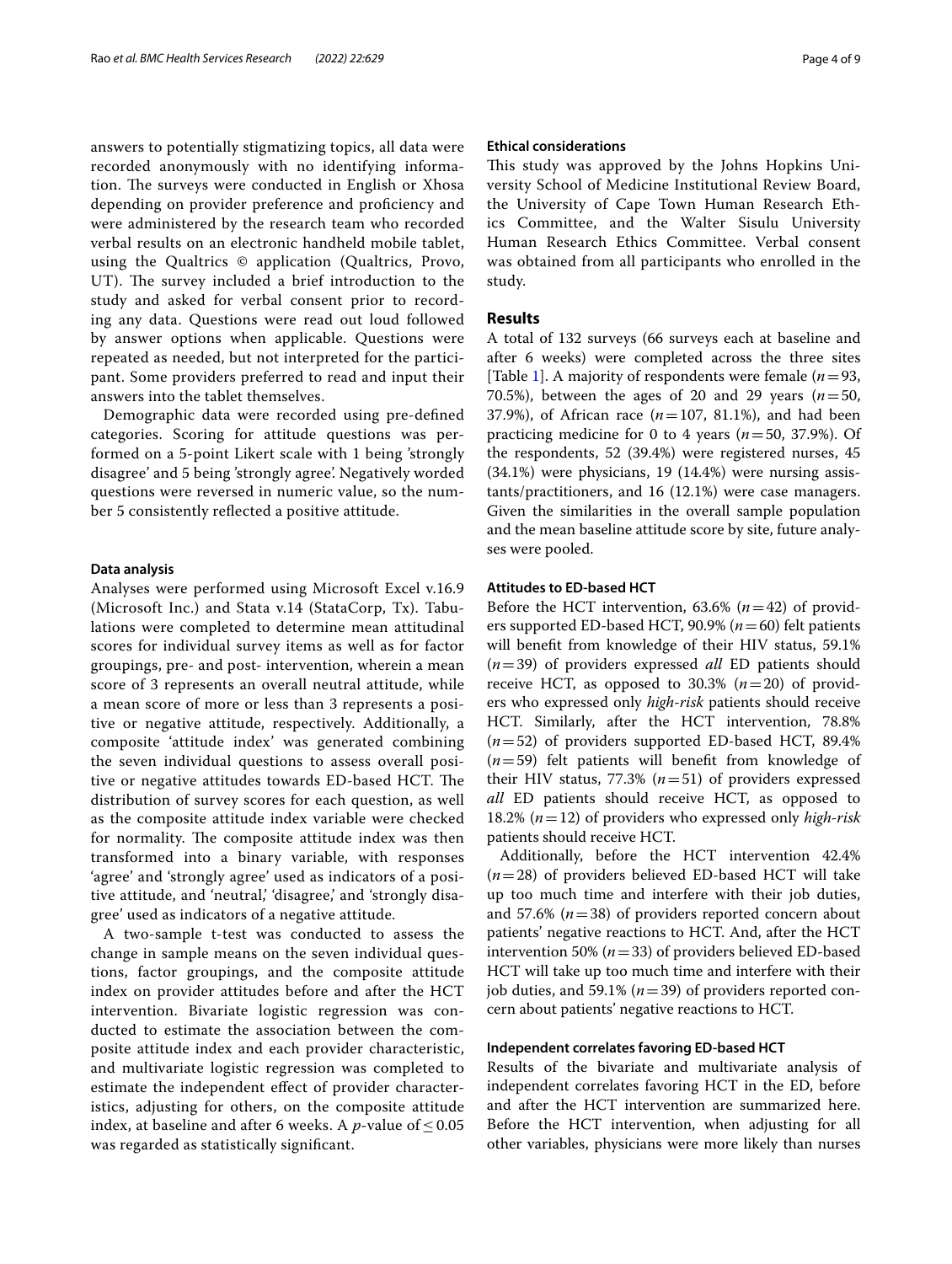| Variable                                                                                   | Frere Hospital ( $n = 52$ ) % | Nelson Mandela Academic<br>Hospital ( $n = 50$ ) % | <b>Mthatha Regional</b><br>Hospital ( $n = 30$ ) % | Total ( $n = 132$ ) % |
|--------------------------------------------------------------------------------------------|-------------------------------|----------------------------------------------------|----------------------------------------------------|-----------------------|
| Age                                                                                        |                               |                                                    |                                                    |                       |
| $20 - 29$ years                                                                            | 15(28.9)                      | 17(34.0)                                           | 18 (60.0)                                          | 50 (37.9)             |
| 30-39 years                                                                                | 10 (19.2)                     | 15(30.0)                                           | 6(20.0)                                            | 31(23.5)              |
| $>40$ years                                                                                | 27 (51.9)                     | 17(34.0)                                           | 6(20.0)                                            | 50 (37.9)             |
| Sex                                                                                        |                               |                                                    |                                                    |                       |
| Male                                                                                       | 11(21.2)                      | 19 (38.0)                                          | 8(26.7)                                            | 38 (28.8)             |
| Female                                                                                     | 40 (76.9)                     | 31 (62.0)                                          | 22(73.3)                                           | 93 (70.5)             |
| Race                                                                                       |                               |                                                    |                                                    |                       |
| African                                                                                    | 34 (65.4)                     | 46 (92.0)                                          | 27(90.0)                                           | 107(81.1)             |
| White                                                                                      | 6(11.5)                       | 2(4.0)                                             | (0.0)                                              | 8(6.1)                |
| Coloured                                                                                   | 12(23.1)                      | 2(4.0)                                             | 3(10.0)                                            | 17(12.9)              |
| <b>Highest level of education</b>                                                          |                               |                                                    |                                                    |                       |
| <high school<="" td=""><td>3(5.8)</td><td>0(0.0)</td><td>0(0.0)</td><td>3(2.3)</td></high> | 3(5.8)                        | 0(0.0)                                             | 0(0.0)                                             | 3(2.3)                |
| Received high school diploma                                                               | 11(21.2)                      | 1(2.0)                                             | 1(3.3)                                             | 13(9.9)               |
| > Bachelor's degree                                                                        | 38 (73.1)                     | 49 (98.0)                                          | 29 (96.7)                                          | 116 (87.9)            |
| <b>Current position</b>                                                                    |                               |                                                    |                                                    |                       |
| Physician                                                                                  | 14(26.9)                      | 17(34.0)                                           | 14(46.7)                                           | 45 (34.1)             |
| Registered nurse                                                                           | 29 (55.8)                     | 16 (32.0)                                          | 7(23.3)                                            | 52 (39.4)             |
| Nursing assistants / practitioners                                                         | 5(9.6)                        | 10(20.0)                                           | 4(13.3)                                            | 19 (14.4)             |
| Case managers                                                                              | 4(7.7)                        | 7(14.0)                                            | 5(16.7)                                            | 16(12.1)              |
| <b>Total years of practice</b>                                                             |                               |                                                    |                                                    |                       |
| $0 - 4$ years                                                                              | 8(15.4)                       | 21(42.0)                                           | 19(63.3)                                           | 50 (37.9)             |
| 5-9 years                                                                                  | 22 (42.3)                     | 16 (32.0)                                          | 8(26.7)                                            | 46 (34.9)             |
| $\geq$ 10 years                                                                            | 20 (38.5)                     | 13(26.0)                                           | 3(10.0)                                            | 36(27.3)              |
| <b>Overall attitudes score</b>                                                             | 3.16                          | 3.60                                               | 3.62                                               | 3.44                  |

<span id="page-4-0"></span>

| Table 1 Respondent characteristics by site, overall |  |
|-----------------------------------------------------|--|
|-----------------------------------------------------|--|

<sup>a</sup> Data were missing for some variables therefore numbers do not always add to the total

to demonstrate an overall positive attitude towards EDbased HCT (OR 0.42, 95% CI: 0.10–1.80,  $p < 0.05$ ). Providers with 0–4 years of experience were more likely to demonstrate an overall positive attitude towards EDbased HCT than providers with 5–9 years of experience (OR 0.09, 95% CI: 0.01–1.11,  $p < 0.05$ ). There was no signifcant correlation between providers' age (30–39 years and≥40 years vs. 20–29 years), sex (female vs. male), race (White and Coloured vs. African), and highest level of education (received high school diploma and bachelor's degree or higher vs. high school or below). After the intervention, when adjusting for all other variables, there was no signifcant correlation between providers' age (30–39 years and  $\geq$  40 years vs. 20–29 years), sex (female vs. male), race (White and Coloured vs. African), highest level of education (received high school diploma and bachelor's degree or higher vs. high school or below), current position (registered nurse, nursing assistants/practitioners, and case managers vs. physicians), and total years of practice (5–9 years and  $\geq$  10 years vs. 0–4 years).

Table [2](#page-5-0) summarizes mean scores for each question assessing provider attitudes before and after completion of the HCT research study in the ED. Overall, attitudes improved in all surveyed areas after the six-week research intervention. On a scale of 1 to 5, with 1 representing 'strongly disagree' and 5 representing 'strongly agree', preintervention, providers displayed a strongly positive attitude towards 'the benefit of offering ED-based HCT to patients' (4.33); a mildly positive attitude towards the 'the ED ofering HCT' (3.53), 'all ED patients receiving HCT' (3.42), 'concern about patient reaction to HCT' (3.26), and 'comfort with disclosing HCT results' (3.21); and a mildly negative attitude towards 'only high-risk ED patients receiving HCT' (2.68), and 'the burden of ofering HCT in a clinical environment' (2.80). Post-intervention, provider attitudes improved signifcantly towards 'all ED patients receiving HCT' (3.86,  $p < 0.05$ ), 'only high-risk ED patients receiving HCT' (2.30,  $p < 0.05$ ), 'the burden of offering HCT in a clinical environment'  $(3.21, p<0.05)$ , and 'comfort with disclosing HCT results'  $(3.81, p<0.05)$ .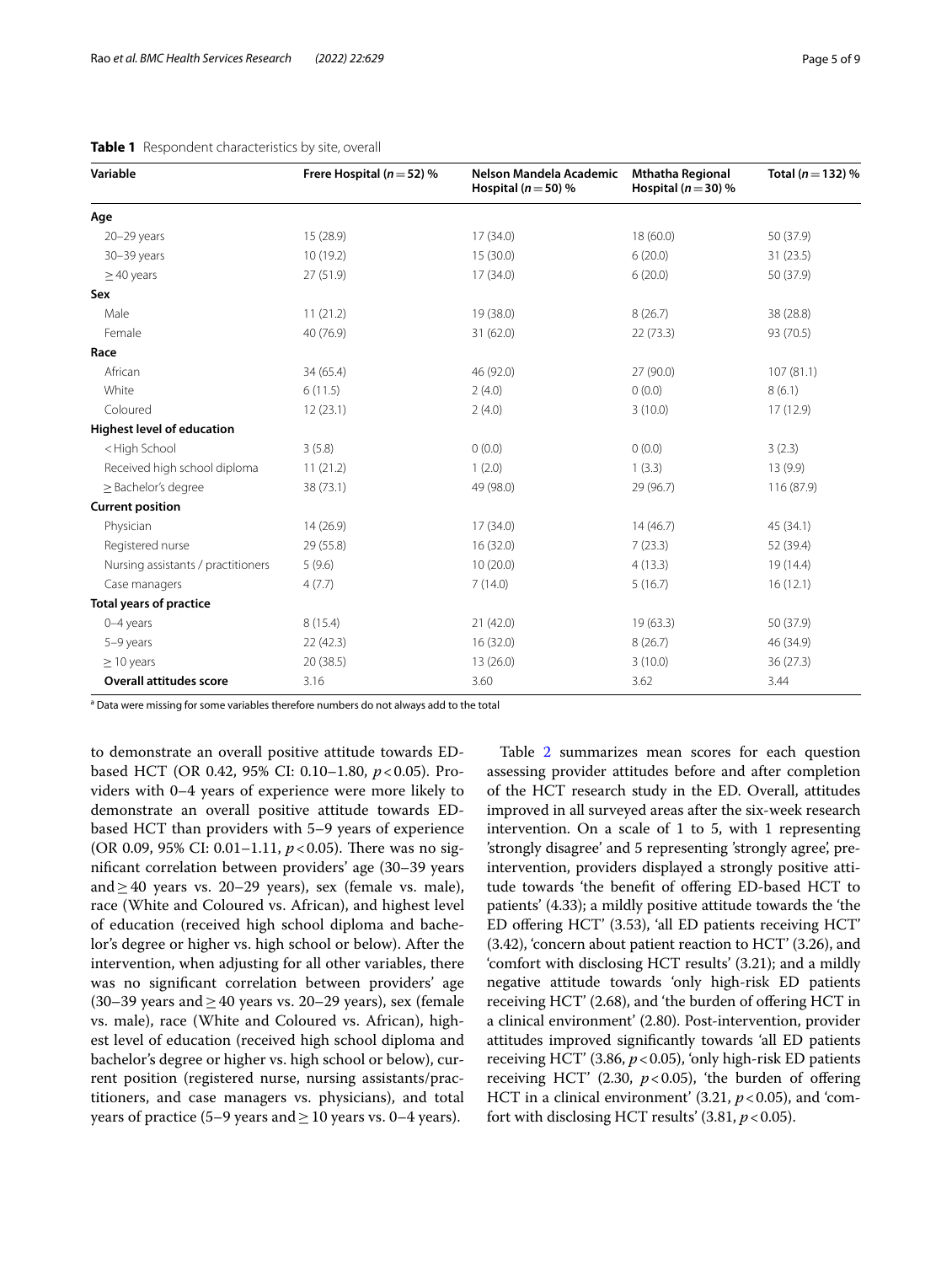| Variable                                      | Pre-intervention stigma score<br>$(n=66)$ Std. Dev. | Post-intervention stigma score<br>$(n=66)$ Std. Dev. | p-value               |
|-----------------------------------------------|-----------------------------------------------------|------------------------------------------------------|-----------------------|
| <b>Ouestion focus</b>                         |                                                     |                                                      |                       |
| ED should offer HCT                           | 3.53(1.23)                                          | 3.84(1.12)                                           | 0.1371                |
| ALL ED patients should receive HCT            | 3.42(1.29)                                          | 3.86(1.27)                                           | $0.0430*$             |
| Only high-risk ED patients should receive HCT | 2.68(1.08)                                          | 2.30(0.99)                                           | 0.0363                |
| Benefit of offering ED-based HCT to patients  | 4.33(0.73)                                          | 4.39(0.68)                                           | 0.6447                |
| Burden of offering HCT in a clinical setting  | 2.80(1.15)                                          | 3.21(1.33)                                           | $0.0440*$             |
| Concern about patient reaction to HCT         | 3.26(1.33)                                          | 3.51(1.06)                                           | 0.1663                |
| Comfort with disclosing HCT results           | 3.21(1.01)                                          | 3.81 (1.08)                                          | 0.0021                |
| <b>Factors</b>                                |                                                     |                                                      |                       |
| Perceived benefits of FD-based HCT            | 3.35(0.61)                                          | 3.54(0.55)                                           | 0.0770                |
| Comfort in providing ED-based HCT             | 3.23(0.86)                                          | 3.63(0.96)                                           | $0.0159$ <sup>*</sup> |
| <b>Overall attitudes score</b>                | 3.32(0.50)                                          | 3.56(0.52)                                           | 0.0084                |

## <span id="page-5-0"></span>**Table 2** Mean scores by question and factor

\* Signifcant at *p*-value<0.05

When grouping the individual questions by their underlying constructs (derived through exploratory factor analysis, detailed elsewhere [\[22\]](#page-8-19), we found pre-intervention, providers displayed a mildly positive attitude towards 'perceived benefts of ED-based HCT' (3.35), and 'comfort in providing ED-based HCT' (3.23), and postintervention, provider attitudes improved signifcantly towards 'comfort in providing ED-based HCT (3.63, *p*<0.05). Furthermore, in comparing overall attitudes score, pre-intervention, providers displayed an overall positive attitude (3.32), which improved signifcantly post-intervention  $(3.56, p < 0.05)$ .

## **Normalization process theory framework**

Drawing on NPT constructs, we examined the normalization of a diagnostics intervention, i.e., provider-initiated ED-based HCT, summarized below.

*Coherence* refers to the process of sensemaking, wherein a practice is made possible by a set of ideas about its meaning, uses, and utility. Here, individuals and organizations can establish coherence by defning the components of a practice and diferentiating it from other, already established, practices. In our study, initially providers expressed reluctance in introducing HCT as part of the ED's routine care pathway, suggesting it to be an additional burden on their time and resources, as compared to the existing practice of patients requesting HCT when desired or required. However, the perceived burden significantly improved post-intervention. The construct can also help understand why the proposed practice coheres (or fails to) with other clinical work. Of all providers surveyed, before and after the intervention, 90.2% of providers reported a beneft from knowing patients' HIV status; as patients with HIV are more likely to develop secondary infections or have existing co-morbidities or underlying tuberculosis, resulting in a greater likelihood of experiencing adverse outcomes. Therefore, knowledge of patients' HIV status allowed for better management of their clinical care.

*Cognitive Participation* examines how individuals and organizations engage with each other in enacting the newly adopted practice, wherein production and reproduction of a practice requires that actors collectively and repeatedly commit to it through the phases of initiation (agreeing on activities), enrolment (identifying roles and responsibilities), legitimation (believing in the validity of one's involvement), and activation (committing to sustain the practice). In our study we found it is not enough for the leadership to recommend routine HCT or for nurses to be willing to conduct HCT at triage. In order for the practice to embed into routine care, all providers need to buy in to the practice, collectively contribute across stages of the clinical care pathway, and organize their roles accordingly. Before intervention, our study found; (a) physicians, and (b) providers practicing for 0–4 years were signifcantly more receptive to ED-based HCT compared to nurses and providers practicing for 5–9 years or more, respectively. These findings suggest unequal commitment and buy in to the practice among certain groups of providers, who can be appropriately targeted in subsequent interventions in order to build and sustain this new practice.

*Collective Action* describes the work individuals and organizations have to undertake to re-organize workflow and practices, wherein trust between administrators, physicians, nurses, and case managers need to be maintained in order to generate knowledge, build accountability, and maintain confdence in the team's practices.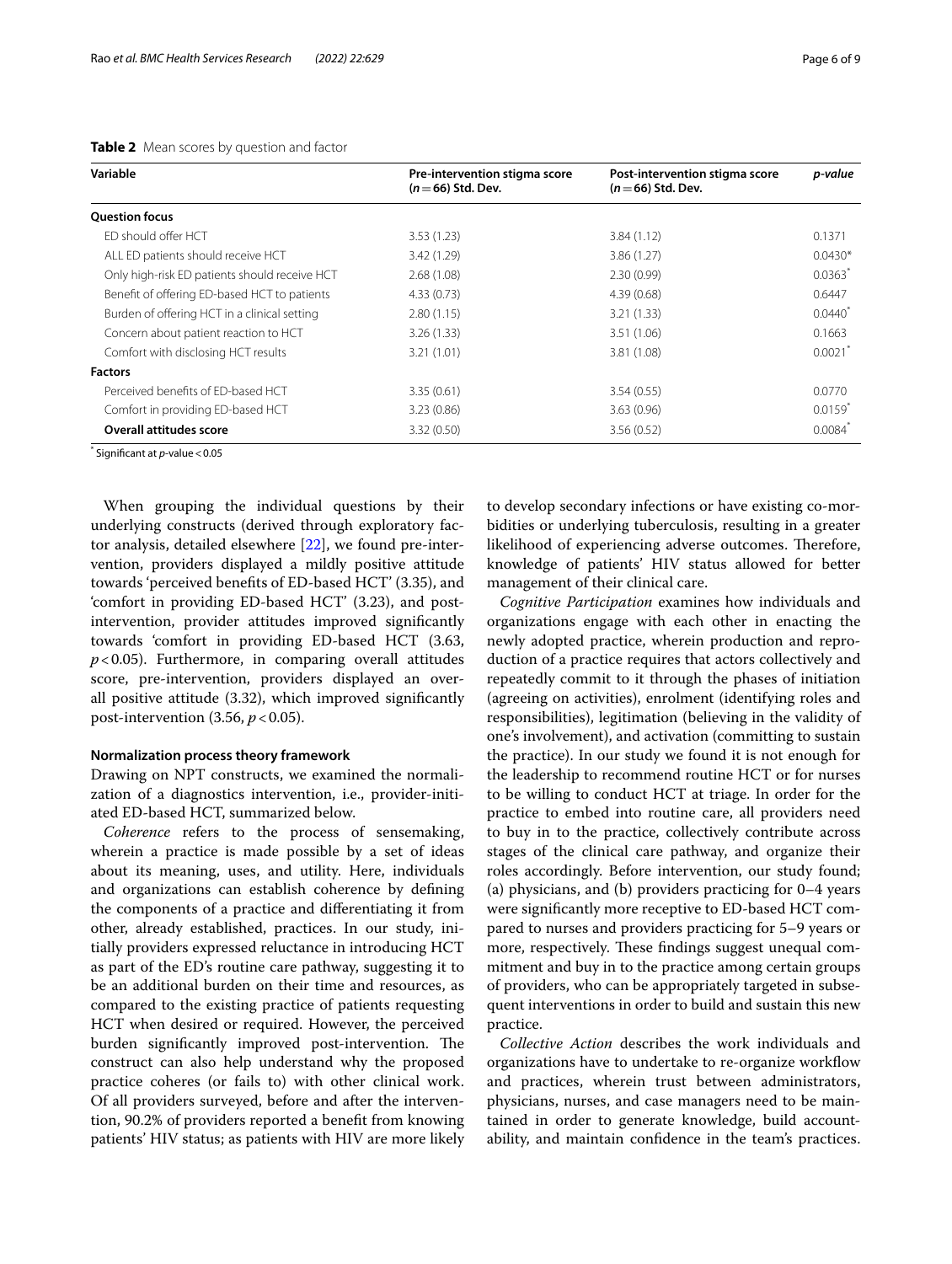Results from before the intervention suggest, 42.4% of providers believed introducing routine ED-based HCT will take too much time and adversely interfere with their job duties. Developing confdence in a new practice and subsequently 'normalizing' it relies substantially on efective division of labour, as well as the allocation of resources and execution of protocols and policies for managing the new practice. Therefore, in implementing the practice it can be hugely benefcial for teams to outline specifc roles and responsibilities, and points in the care pathway where to enable the practice.

*Refexive Monitoring* refers to the formal and informal appraisal of people's actions towards the practice and the outcome, this may involve judgements about the utility and efectiveness of the practice and how it afects one individually and those around them, from which stems commitment to its conduct and performance. In our study, by part taking in routine ED-based HCT as part of research, providers were able to (i) assess the value of determining every patient's HIV status and how it contributes to their overall care; (ii) understand existing norms and biases around HIV and how to efectively address it with patients, and (iii) feasibility of maintaining anonymity and confdentiality around the practice.

## **Discussion**

In our study, we saw slight improvements in both the providers' assumed added burden of ofering HCT, and their comfort and confdence with implementing EDbased HCT, following exposure to a research study that sought to implement HCT as part of the ED's routine clinical care pathway.

Translation of national HIV testing guidelines to practice in the ED has been challenging worldwide [[24](#page-8-21)[–27](#page-8-22)]. Signifcant resistance to embedding HCT as routine practice in EDs has been raised by some in the emergency medicine community who are reluctant to renegotiate existing practices in an already complex clinical setting [\[28](#page-8-23), [29](#page-8-24)]. Despite the dissent among providers, there is a reassuringly high acceptance of ED-based HIV testing among patients [\[18](#page-8-15), [30](#page-8-25), [31\]](#page-8-26). Our previous work in this study population identifed perceived operational barriers that an ED-based testing program would bring to the current work environment as a signifcant concern among providers [[18\]](#page-8-15). Among the concerns raised, limited resources, discomfort with disclosing results, concerns with maintaining the confdentiality of results, patients' reactions to a positive HIV test, ED fnancial struggles, and ED crowding, predominate [\[32](#page-8-27), [33\]](#page-8-28). Many of these negative perceptions are anchored in providers' existing knowledge of HIV testing provision across other health care facilities and their previous experiences in implementing interventions in the ED.

It is increasingly recognized that successful implementation of any complex intervention in a clinical setting begins with the willingness and commitment of providers to adopt such a program, followed by a strong intention to modify habitual practices [\[2](#page-8-1)]. And while provider support has been previously demonstrated as a key facilitator for the implementation of public health interventions in the ED (e.g., domestic violence and alcohol screening) [\[34](#page-8-29)[–36](#page-8-30)], inherent in many social cognitive theories is also the assumption that providers have their beliefs, preferences, and intentions, but there are always additional social factors that promote or constrain particular expressions of agency [\[37](#page-8-31)]. Our study confrmed providers' support and buy in as key stakeholders in the ED was crucial to the successful routinization of HCT, and additionally the NPT framework identifed which actions facilitate or prevent the adoption of the newly proposed practices, and which key actors contributed and how, to its implementation, embedding, and integration. Furthermore, by exposing providers to the HCT program we were able to support their ability to make better sense of the true operational barriers to HCT implementation as well as enable engagement without making it mandatory or dictatory.

As difficult as it is for individuals and organizations to adopt new practices, equally important but considerably slower and more challenging may be the process of 'de-innovation', i.e., eliminating entrenched practices that previously made sense but are now less valuable, due to new evidence or competing approaches [[38](#page-8-32)]. In our study, our aim was not only the implementation of a new practice, but also the de-implementation of deeply embedded and integrated patterns of interactions, expectations, and practices. The processes required to remove such established practices are not simply the reverse of those needed to initiate and adopt new ones. In more recent literature, the terminology of 'de-innovation' has become increasingly synonymous with unlearning [\[39](#page-8-33)]. There are numerous established strategies that can promote unlearning, such as education and persuasion, strategies to mitigate cognitive rigidity, systems engineering approaches to support alternative decision making, and use of social media [\[40,](#page-8-34) [41\]](#page-8-35). However, results of our study support the notion that controlled exposure to a new practice with an iterative design and continuous stakeholder buy-in can facilitate the process of unlearning and improve the adoption of a new intervention.

Longitudinal studies have already demonstrated the impact of policy change and normalization on longitudinal change in perceived barriers and benefts to testing in both patients and providers  $[42-44]$  $[42-44]$  $[42-44]$ . We have demonstrated that even short, discrete investments can have a signifcant role in not only changing the attitudes of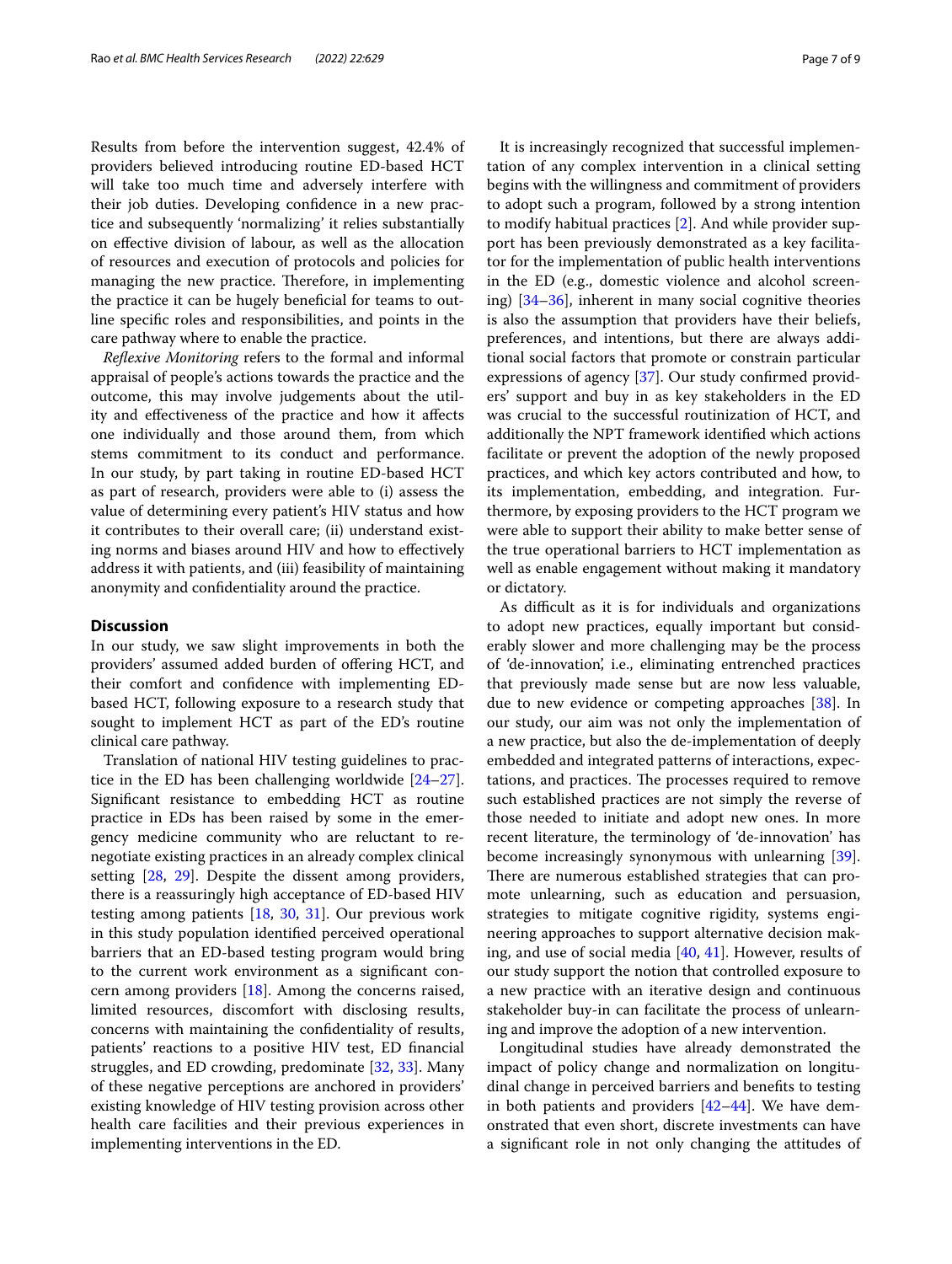providers, but also in improving the feasibility of adopting and scaling up new interventions.

In South Africa, a country with a complicated history around HIV/AIDS and signifcant investment in HIV service delivery, we suggest that research interventions may have a dual beneft. Not only is research necessary to understand the epidemiology of HIV and implementation of HIV service delivery, but also exposure to interventions within a research context may normalize HCW perceptions to HIV interventions. Research activities may thus have a signifcant role in supporting the acceptance, adoption, and scale-up of innovative HIV interventions that are required to curb the HIV epidemic.

## **Limitations**

This study has a limited sample size, capturing a small number of providers at the beginning and end of HIV testing intervention in the ED, and unfortunately, the participants were not paired due to the fuid nature of shift workers and their unpredictable schedules, thus it could mean that our results are representative of two diferent sample populations, opposed to a true change in attitudes of an individual provider. In addition, while the survey instrument utilized is validated, and normalization process theory was incorporated as part of the analytical framework, the survey itself could have discerned the impact of research activities across those constructs if the framework was part of the survey design, and provides an opportunity for future refnement of the survey tool.

## **Conclusions**

The results of this study support the theory that controlled exposure to a new practice, one that is learned and implemented iteratively, can facilitate the process of unlearning, where required, and improve the adoption of a new intervention. Understanding stakeholder attitudes and perceptions as well as structural factors of a given context through the lens of theory and practice can explain the failure of an apparently widely adopted and encouraged practice to become routinely incorporated, even in circumstances where professionals are favorably disposed to them and where signifcant material and political support was committed to them. Similar to other preventive programs, HCT cannot be easily layered onto current ED practices. The NPT model helps think about not just how its constructs can be introduced into planning and designing implementation processes, but also in asserting control over these practices which are infuenced by other aspects of study design and context with uncontrollable outcomes. Implementation of small research projects not only beneft scientifc inquiry but may go some way to changing perceptions, de-stigmatizing diseases and interventions, and prepare the system for change.

#### **Abbreviations**

HIV: Human Immunodefciency Virus; HCW: Healthcare Worker; ED: Emergency Department; HCT: HIV Counselling and Testing; NPT: Normalization Process Theory; WISE: Walter Sisulu Infectious Diseases Screening in the Emergency Department; FH: Frere Hospital; NMAH: Nelson Mandela Academic Hospital; MRH: Mthatha Regional Hospital; AIDS: Acquired Immune Defciency Syndrome.

#### **Acknowledgements**

The authors would like to acknowledge the staff at Frere Hospital, Nelson Mandela Academic Hospital, and the Mthatha Regional Hospital Emergency Departments, for making this research possible, the HIV Counseling and Testing team for their dedication and hard work during the study, and Nomazamo Mvandaba for her help in coordinating the study. We would also like to thank Dr. Thomas Quinn and the International HIV STD laboratory at NIH, for their support of the parent WISE study and ongoing collaboration at Walter Sisulu University.

#### **Authors' contributions**

BH conceived the original idea. AR, VC, SH, and Nomzamo Mvandaba coordinated the study and data collection across sites. AR carried out analysis of data, with contributions from BH. AR prepared the manuscript. VC, SH, SR, ADR, DS, CH, TQ, and BH provided substantial edits and revisions. All authors have read and approved the manuscript.

#### **Funding**

This research was supported by the South African Medical Research Council, the Division of Intramural Research, the National Institute of Allergy and Infectious Diseases, National Institutes of Health, and the Johns Hopkins Center for Global Health. The funding bodies had no role in the design of the study and collection, analysis, and interpretation of data and in writing the manuscript. South African Medical Research Council,National Institute of Allergy and Infectious Diseases

#### **Availability of data and material**

The datasets used and/or analyzed during the current study are available from the corresponding author on reasonable request. The data are not publicly available due to their containing sensitive information that could compromise the privacy of research participants.

#### **Declarations**

#### **Ethics approval and consent to participate**

The study was approved by the Johns Hopkins University School of Medicine Institutional Review Board (IRB00105801), the Human Research Ethics Committees (HREC) of University of Cape Town (Ref 856/2015), and the Walter Sisulu University HREC (Ref 069/15). Written consent was obtained from all participants for the collection of demographic data and survey responses.

#### **Consent for publication**

data are not publiclyavailable due to their containing sensitive information that could compromise

#### **Competing interests**

The authors declare that they have no fnancial or personal relationship(s) that may have inappropriately infuenced them in writing this article.

#### **Author details**

<sup>1</sup> Department of International Health, The Johns Hopkins Bloomberg School of Public Health, Baltimore, MD, USA. <sup>2</sup> Krieger School of Arts and Sciences, The Johns Hopkins University, Baltimore, MD, USA.<sup>3</sup> Division of Intramural Research, National Institute of Allergy and Infectious Diseases, Bethesda, MD, USA. 4 Department of Medicine, Johns Hopkins University School of Medicine, Baltimore, MD, USA.<sup>5</sup> Department of Medicine, Faculty of Health Sciences, Walter Sisulu University, Mthatha, South Africa. <sup>6</sup>Department of Internal Medicine, Frere and Cecilia Makiwane Hospitals, Eastern Cape, East London, South Africa.<sup>7</sup> Department of Emergency Medicine, Johns Hopkins University School of Medicine, Baltimore, MD, USA.

#### Received: 19 May 2021 Accepted: 12 April 2022Published online: 11 May 2022